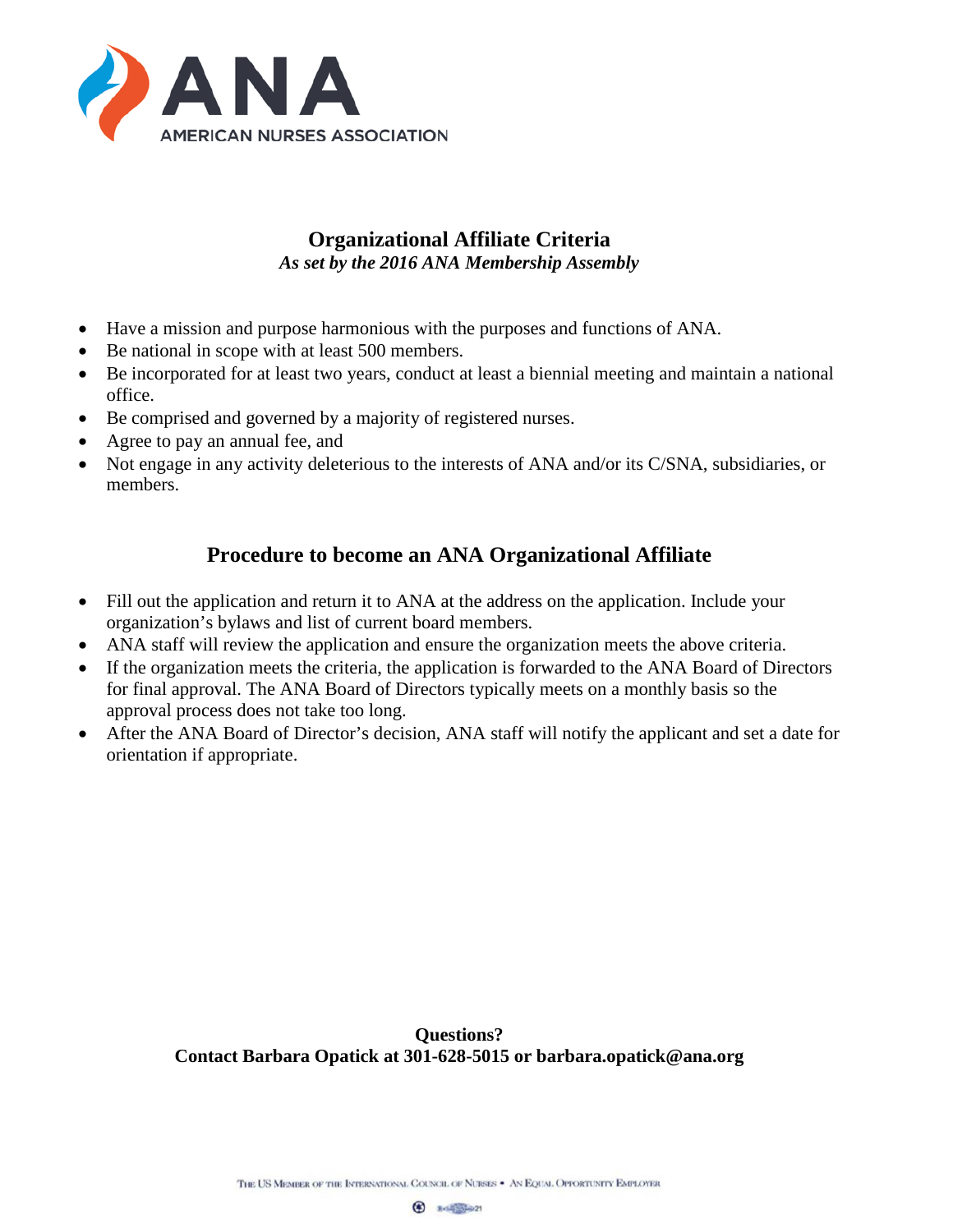### **American Nurses Association's Organizational Affiliates Rights & Benefits & Obligations**

### **Organizational Rights via the ANA Bylaws**

- 1. Representation at the ANA Membership Assembly
	- a. One representative at the Membership Assembly who is a registered nurse participant and who is a member of a C/SNA or the IMD and who shall be eligible to vote on all matters in the Membership Assembly except the setting of membership dues, amendment of bylaws, and the election of officers and directors.
	- b. The Chief Staff Officer of the organizational affiliate shall have a courtesy seat with voice but no vote.
	- c. Make reports or presentations to the Membership Assembly within its area of expertise, including the presentation of action reports.
	- d. Submit reference proposals for consideration by the Membership Assembly.
- 2. Participation on Professional Issues Panels, Committees, Task Forces
	- a. May submit names of qualified registered nurse members as nominees for appointment to serve on committees, task forces, ad hoc groups and as ANA representatives to external groups.
	- b. May nominate qualified registered nurse members as nominees for appointment to serve on Professional Issues Panels (Steering Committee or Advisory Committee).
	- c. Nominee must be RN and an individual member of ANA.
- 3. Liaison Representative at the ANA Board of Directors
	- a. Non-Voting Liaison seat on ANA Board representing all Organizational Affiliates.
	- b. Must be RN and an individual member of ANA.
	- c. Travel and hotel expense paid by ANA per ANA travel policy.
	- d. The individual board representative is elected by all Organizational Affiliates at the meeting associated with the ANA Membership Assembly in even years.
- 4. Preference to OAs for Specific Policy Initiatives & Representation
	- a. Invitations to testify on specific board committees and task forces, attending meetings at the White House, etc. will be based on the issue.

## **Other Organizational Benefits**

- 1. Participate in two Organizational Affiliate meetings per year (connected to ANA's Membership Assembly and to the fall Nursing Organization Alliance Meeting).
- 2. Upon request, certain complimentary e-books from NursesBooks.org, ANA's publishing program (10-15/yr avg).
- 3. Hard copy of ANA publications at 20% discount.
- 4. *Two complimentary subscriptions to American Nurse Today -* OA President & Chief Staff Officer.
- 5. *American Nurse Today* 25% discount on advertising.
- 6. OA members featured in *American Nurse Today* articles specific to the specialty issue covered.
- 7. ANA listserv for OAs.
- 8. OA link on ANA's website: NursingWorld.org
- 9. Two free promotional announcements about meetings or other OA activities in the ANA Nursing Insider (e-newsletter) per year.
- 10. Discount on ANCC CNE Accreditation (Discounts of 25-45%).
- 11. Based on nursing specialty, primary consideration for sending representatives to assorted events where ANA is invited.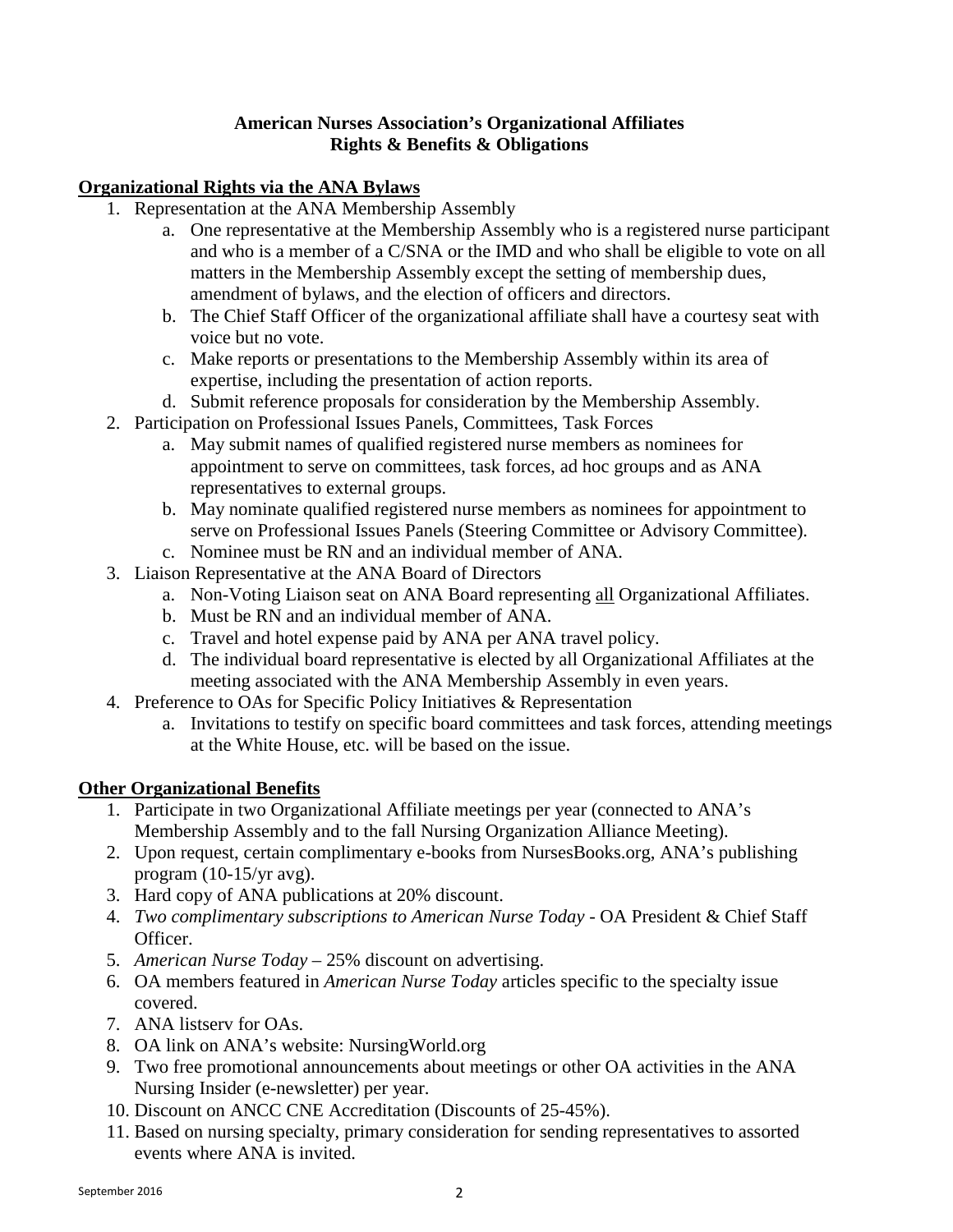## **Organizational Affiliate Obligations**

- 1. Pay dues of \$5000 per year (based on calendar year)
- 2. Notify ANA of any officer changes
- 3. Add ANA to your press release and publication distribution lists
- 4. Notify ANA of your annual meetings